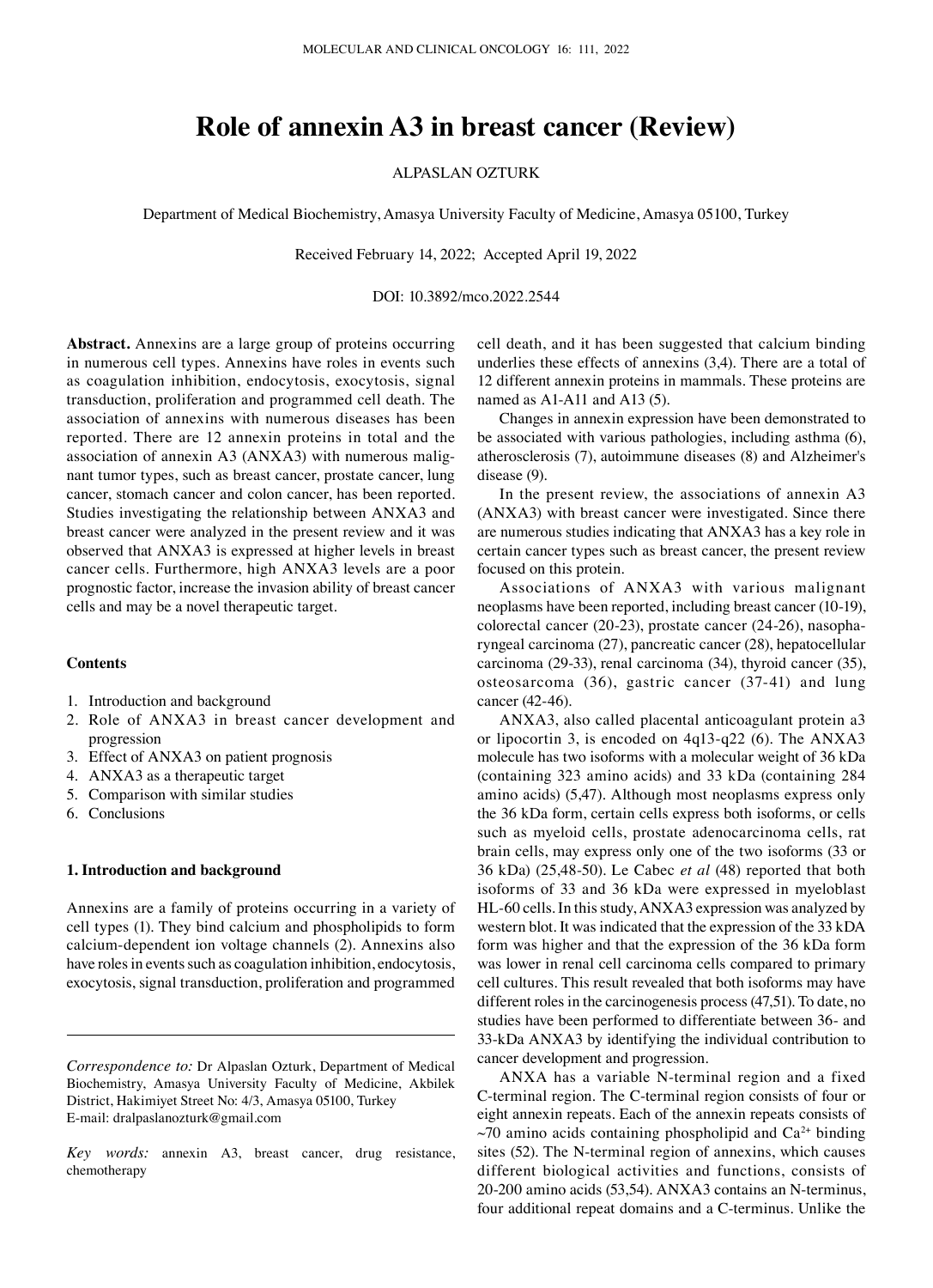36 kDa isoform, the 33 kDa isoform of ANXA3 does not have the first 39 amino acid residues of the N‑terminal region (19). The N-terminus of ANXA3 is involved in the regulation of membrane binding with the tryptophan 5 (W5) domain and non‑specific permeability. N‑terminal loss or W5 mutation may be observed in the 33‑kDA isoform of the ANXA3 molecule. These conditions also alter the membrane interaction by increasing the cellular  $Ca^{2+}$  flux (55).

A literature search was performed for the present review via Web of Science, PubMed, MEDLINE and EMBASE to retrieve studies published between January 1, 1990 and January 1, 2022, using the keywords 'annexin A3', 'breast cancer', 'role', 'annexin', 'drug resistance' and 'chemotherapy'. Initially, 14,834 entries were retrieved. Among them, 1,041 studies were open access and available. A total of 1,041 studies were viewed and 888 studies were excluded, as they did not appear relevant to the study subject (based on their titles or abstracts), while 153 studies were retained. Subsequently, 144 studies were excluded for the following reasons: Unsuitable study design (based on their titles or abstracts), duplication, abstract only (the full papers were not accesible), language, insufficient information and other reasons (insufficient number of patients, letters to the editor etc.). Finally, the 9 studies remaining were analyzed in detail and included in the present review. The number of patients in these 9 studies, the method by which the ANXA3 molecule was analyzed, the ANXA3 expression results and the potential roles of this protein are summarized in Table I.

# **2. Role of ANXA3 in breast cancer development and progression**

A previous study suggested that ANCA3 is associated with tumor progression and may be a potential prognostic marker (13). In that study, ANXA3 expression in patients with breast cancer was evaluated by western blot analysis. Furthermore, ANXA3 was inhibited by RNA interference in MDA‑MB‑231 cancer cells and the effects on proliferation, colonization and invasion were observed. In addition, the ANXA3 levels of 30 patients with breast cancer were evaluated by immunohistochemistry and their association with survival was determined. ANXA3 levels were observed to be higher in MDA-MB-231, HCC-70 and HCC-1954 cells compared to non‑cancerous cell lines. It was also observed that ANXA3 silencing suppressed the invasion, wound healing and colonization properties of MDA-MB-231 and HCC-1954 cells. ANXA3 expression was indicated to be closely related to tumor size and high ANXA3 levels were associated with decreased survival rates (13).

In another related study, the mechanisms of the effects of ANXA3 in breast cancer cells were investigated (14). The expression of ANXA3 was observed to be significantly higher in MDA-MB-231 cells than in MCF-7 cells. Following knockdown of ANXA3, which was confirmed by western blot analysis, the percentage of G0/1 cells in the cell cycle and the apoptosis rate were indicated to be significantly higher and the proliferation rate was lower compared with that in the control groups. In the wound healing test, the migratory ability of MDA‑MB‑231‑Sh cells was shown to be significantly lower than that of MDA‑MB‑231‑NC and MDA‑MB‑231

cells. Furthermore, the cell invasion capacity was lower in MDA‑MB‑231 cells with ANXA3 knockdown. This study demonstrated that ANXA3 is associated with the proliferation, apoptosis, migration and invasion of breast cancer cells (14).

Li *et al* (17) investigated the roles of ANXA3 in breast cancer *in vivo* in a study using subcutaneous tumors in mice. A total of 18 mice were divided into three groups and inoculated with either native MDA-MB-231 cells, negative control-transfected MDA‑MB‑231 or MDA‑MB‑231 cells with ANXA3 knockdown. Flow cytometry was used to evaluate cell proliferation and reverse transcription‑quantitative (RT‑q)PCR was used to determine ANXA3 mRNA expression. Slower tumor growth was reported for the transfection group. In addition, the tumor weight was observed to be significantly lower in the transfection group (P<0.01). ANXA3 levels in the transfection group were indicated to be significantly lower than those in the other groups (P<0.01). A lower proliferation index and higher G0/1 population were also observed in the transfection group (P<0.01). This study suggested that ANXA3 regulates tumor cell proliferation and growth and may be used as a therapeutic target (17).

# **3. Effect of ANXA3 on patient prognosis**

Zhou *et al* (10) performed a study of 309 patients; higher levels of ANXA3 were detected in cancerous tissue compared to adjacent tissue and ANXA3 levels were reported to be associated with lymphatic metastasis  $(P=0.001)$  and tumor grade (P=0.004). ANXA3 and lymphatic metastases were identified as independent risk factors affecting survival. Higher levels of ANXA3 were detected in cases of triple‑negative breast cancer compared to other types (P<0.002). No significant difference was observed between groups of different ages, tumor size, stage or menopausal status and ANXA3 levels (P>0.05). The results of that study suggested an association between ANXA3 and the progression of breast cancer, which is due to increased lymphatic metastasis. This study also indicated that ANXA3 may be a prognostic marker in breast cancer (10).

In another study, ANXA3 levels were investigated in 60 patients with breast cancer (11). In addition, the effect of RNA interference with ANXA3 on apoptosis of breast cancer cells was investigated. The results suggested that ANXA3 levels were higher in breast cancer compared to normal breast tissues. ANXA3 in carcinoma tissues was also reported to be closely associated with tumor size and axillary metastasis. Kaplan‑Meier analysis indicated a significant negative association between high levels of ANXA3 and survival, and ANXA3 overexpression was indicated to be inversely proportional to Bax staining and the apoptosis index. The findings of this study suggested that ANXA3 may be a novel prognostic marker and have a role in the regulation of apoptosis (11).

The clinical implication of ANXA3 in cancer cells vs. normal cells was investigated in a study involving 81 cancer patients. ANXA3 mRNA levels in the samples were determined by RT‑qPCR and ANXA3 protein expression was detected by western blot analysis. Proliferation indices were compared between cancer cells and normal cells using flow cytometry. The correlations between gene and protein expression levels of ANXA3 and the proliferation indices of cancer cells were also calculated. ANXA3 levels were observed to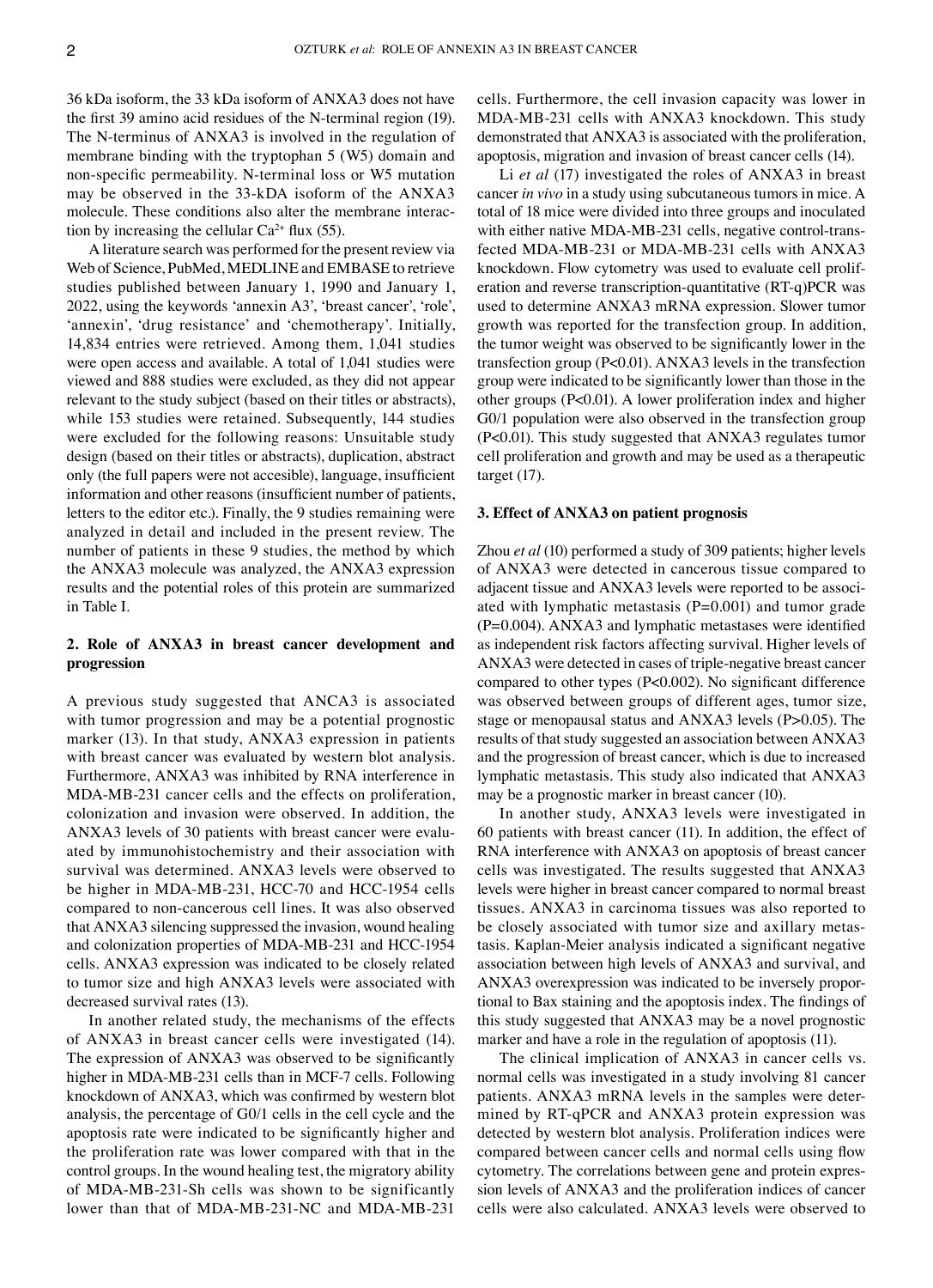| Author, year    | Patient number | ANXA analysis<br>method | ANXA3 expression | Potential role of ANXA3                                                                                     | (Refs.) |
|-----------------|----------------|-------------------------|------------------|-------------------------------------------------------------------------------------------------------------|---------|
| Kim (2018)      | 30             | Western blot            | Increased        | Tumour invasion, wound<br>healing, colonization and<br>prognostic marker                                    | (13)    |
| Zhou (2017)     | Cell culture   | Western blot            | Increased        | Proliferation, apoptosis,                                                                                   |         |
|                 | (2 cell lines) |                         |                  | migration and invasion                                                                                      | (14)    |
| Li(2018)        | 18             | RT-qPCR                 | Increased        | Tumor cell proliferation,<br>tumour growth and target<br>in therapy                                         | (17)    |
| Zhou $(2017b)$  | 309            | Immunohistochemistry    | Increased        | Increased lymphatic metastasis,<br>prognostic marker                                                        | (10)    |
| Zeng (2013)     | 60             | Immunohistochemistry    | Increased        | New prognostic marker,<br>regulation of apoptosis                                                           | (11)    |
| Zhou $(2018)$   | 81             | RT-qPCR, western blot   | Increased        | Cancer development, metastasis<br>and prognostic marker                                                     | (15)    |
| Zeidan $(2015)$ | 219            | <b>ELISA</b>            | Increased        | Therapeutic target, migration<br>of neoplastic cells                                                        | (12)    |
| Du (2018)       | 471            | Immunohistochemistry    | Increased        | New therapeutic strategy in the<br>treatment of breast cancer,<br>growth and metastasis of<br>breast cancer | (16)    |
| Zhu (2019)      | 158            | $RT-qPCR$               | Increased        | Therapeutic target, prognostic<br>marker                                                                    | (18)    |

Table I. Details of the 9 papers on the role of ANXA3 in breast cancer included in the present review.

be significantly higher in breast cancer tissues than in normal cells. It was observed that ANXA3 levels were significantly higher in triple-negative cases compared to luminal A and B types. By contrast, no significant difference in expression levels was observed among other subtypes. It was reported that the proliferation indices of breast cancer cells were significantly higher and were positively correlated with ANXA3. This study revealed that ANXA3 expression may have an important role in cancer development and metastasis and may be an important biomarker in prognosis (15).

#### **4. ANXA3 as a therapeutic target**

A study was published that included 219 patients with breast cancer, 192 patients with benign breast pathology and 630 healthy controls (12). The ANXA3 levels of these individuals were determined by mass spectrometry and ELISA. Serum ANXA3 levels were indicated to be significantly higher in patients with benign pathology compared to the other groups (P<0.0005). In addition, ANXA3 was determined to be highly expressed in benign and well-differentiated malignant tumour cells. This study demonstrated that ANXA3 is a novel marker in breast tumors, may serve as a therapeutic target and has a role in the migration of neoplastic cells (12).

Du *et al* (16) investigated the relationship of ANXA3 with metastasis and drug resistance in breast cancer. In this study, ANXA3 expression levels were observed to be significantly higher in breast cancer tissues. *In vitro* and *in vivo* analyses indicated that invasion decreased and cell proliferation increased after inhibition of ANXA3. One of the most important contributions of this study was the finding that ANXA3 inhibition increases sensitivity to doxorubicin by increasing drug uptake. Doxorubicin and ANXA3 degradation appeared to suppress tumor growth and metastasis. This study demonstrated the role of ANXA3 in the growth and metastasis of breast cancer and indicated that ANXA3 downregulation may be a novel therapeutic strategy for the treatment of breast cancer (16).

Zhu *et al* (18) investigated the relationship between ANXA3 and chemotherapy efficacy in a study that included 158 patients with breast cancer. A total of 83 patients were treated with epirubicin + cyclophosphamide + 5‑fluorouracil (CEF group) and 75 patients were treated with epirubicin + cyclophosphamide + docetaxel (TEC group). Tissue samples were obtained from each patient prior to and 10 days after chemotherapy administration to detect ANXA3 expression, which was determined by RT-qPCR. Significant differences in the rates of remission and progressive disease were reported between the groups  $(Z=10.716, P=0.013)$ . The clinical efficacy rate in the TEC group was determined to be significantly higher (P<0.05). It was also observed that there was no significant difference between the two groups in terms of bone marrow suppression (P>0.05). While there was no difference between the two groups in terms of ANXA3 levels prior to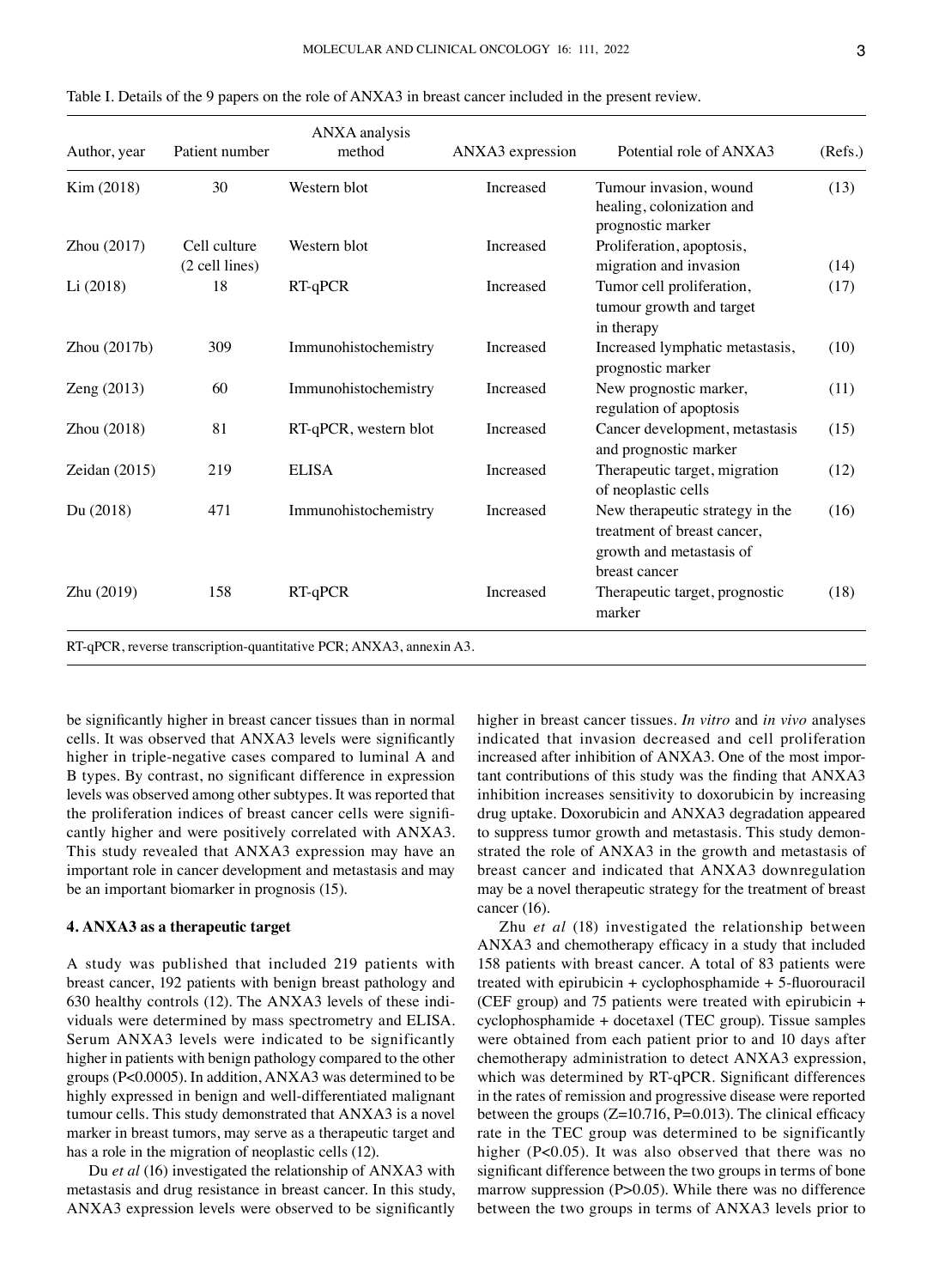chemotherapy, ANXA3 levels after chemotherapy were determined to be lower in the TEC group (P<0.05). This study revealed that, compared to the CEF regimen, the TEC regimen may improve clinicopathological efficacy, inhibit ANXA3 expression and improve the prognosis of patients (18).

#### **5. Comparison with similar studies**

The article published by Yang *et al* (51) is a review reporting the effect of ANXA3 in cancer. However, the present study is only a review article focusing on breast cancer. Therefore, this previous study is more comprehensive; however, it does not include 3 research articles (11,12,18) examined in the present study.

Although the review article by Liu *et al* (19) reporting the effect of ANXA3 in cancer is similar to the present study, the present article is only a review on breast cancer. Furthermore, this previous study does not include 2 research articles (12,18) examined in the present study.

#### **6. Conclusions**

To date, numerous studies have been performed with the aim of investigating the relationship between ANXA3 expression and breast cancer. In these studies, the role of ANXA3 in the development, spread, prognosis and treatment processes of breast cancer were investigated. These studies indicated that ANXA3 levels were higher in breast cancer cells than in normal cells, with a significant inverse association between strong ANXA3 expression and survival. Based on the present review, ANXA3 expression is associated with growth, proliferation, apoptosis and invasion of breast cancer cells, and the level of ANXA3 is an important biomarker for the prognosis of breast cancer. Furthermore, ANXA3 is a potential therapeutic target for the treatment of breast cancer. Multicenter studies should be performed with larger patient groups to better understand the roles of ANXA3 in breast cancer and other malignant tumors and develop it as a target and marker for effective treatment programs. These studies will be promising for the treatment and prognosis of breast cancer.

## **Acknowledgements**

Not applicable.

## **Funding**

No funding was received.

## **Availability of data and materials**

Not applicable.

# **Authors' contributions**

AO was responsible for the conception and design of the review, performed the literature search and selection, wrote the manuscript and edited it. AO read and approved the final manuscript to be published. Data authentication is not applicable.

#### **Ethics approval and consent to participate**

Not applicable.

#### **Patient consent for publication**

Not applicable.

#### **Competing interests**

The author declares that he has no competing interests.

### **Author's information**

Author's ORCID no is: 0000-0003-4525-3477.

#### **References**

- 1. Edwards HC and Crumpton MJ: Ca(2+)‑dependent phospholipid and arachidonic acid binding by the placental annexins VI and IV. Eur J Biochem 198: 121‑129, 1991.
- 2. Liemann S and Lewit‑Bentley A: Annexins: A novel family of calcium‑ and membrane‑binding proteins in search of a function. Structure 3: 233‑237, 1995.
- 3. Pepinsky RB, Tizard R, Mattaliano RJ, Sinclair LK, Miller GT, Browning JL, Chow EP, Burne C, Huang KS, Pratt D, *et al*: Five distinct calcium and phospholipid binding proteins share homology with lipocortin I. J Biol Chem 263: 10799-10811, 1988.
- 4. Ernst JD, Hoye E, Blackwood RA and Jaye D: Purification and characterization of an abundant cytosolic protein from human neutrophils that promotes  $Ca2(+)$ -dependent aggregation of isolated specific granules. J Clin Invest 85: 1065‑1071, 1990.
- 5. Mussunoor S and Murray GI: The role of annexins in tumour development and progression. J Pathol 216: 131‑140, 2008.
- 6. Gerke V and Moss SE: Annexins: From structure to function. Physiol Rev 82: 331‑371, 2002.
- 7. Hedhli N, Falcone DJ, Huang B, Cesarman‑Maus G, Kraemer R, Zhai H, Tsirka SE, Santambrogio L and Hajjar KA: The annexin A2/S100A10 system in health and disease: Emerging paradigms. J Biomed Biotechnol 2012: 406273, 2012.
- 8. Weiss R, Bitton A, Ben Shimon M, Elhaik Goldman S, Nahary L, immunity, anxiety and depression. J Autoimmun 73: 92‑99, 2016.
- 9. Sohma H, Imai S, Takei N, Honda H, Matsumoto K, Utsumi K, Matsuki K, Hashimoto E, Saito T and Kokai Y: Evaluation of annexin A5 as a biomarker for Alzheimer's disease and dementia with lewy bodies. Front Aging Neurosci 5: 15, 2013.
- 10. Zhou T, Li Y, Yang L, Tang T, Zhang L and Shi J: Annexin A3 as a prognostic biomarker for breast cancer: A retrospective study. Biomed Res Int 2017: 2603685, 2017.
- 11. Zeng C, Ke Z, Song Y, Yao Y, Hu X, Zhang M, Li H and Yin J: Annexin A3 is associated with a poor prognosis in breast cancer and participates in the modulation of apoptosis in vitro by affecting the Bcl‑2/Bax balance. Exp Mol Pathol 95: 23‑31, 2013.
- 12. Zeidan B, Jackson TR, Larkin SE, Cutress RI, Coulton GR, Ashton‑Key M, Murray N, Packham G, Gorgoulis V, Garbis SD and Townsend PA: Annexin A3 is a mammary marker and a potential neoplastic breast cell therapeutic target. Oncotarget 6: 21421‑21427, 2015.
- 13. Kim JY, Jung EJ, Park HJ, Lee JH, Song EJ, Kwag SJ, Park JH, Park T, Jeong SH, Jeong CY, et al: Tumor-suppressing effect of silencing of annexin A3 expression in breast cancer. Clin Breast Cancer 18: e713‑e719, 2018.
- 14. Zhou T, Li Y, Yang L, Liu L, Ju Y and Li C: Silencing of ANXA3 expression by RNA interference inhibits the proliferation and invasion of breast cancer cells. Oncol Rep 37: 388‑398, 2017.
- 15. Zhou T, Liu S, Yang L, Ju Y and Li C: The expression of ANXA3 and its relationship with the occurrence and development of breast cancer. J BUON 23: 713‑719, 2018.
- 16. Du R, Liu B, Zhou L, Wang D, He X, Xu X, Zhang L, Niu C and Liu S: Downregulation of annexin A3 inhibits tumor metastasis and decreases drug resistance in breast cancer. Cell Death Dis 9: 126, 2018.